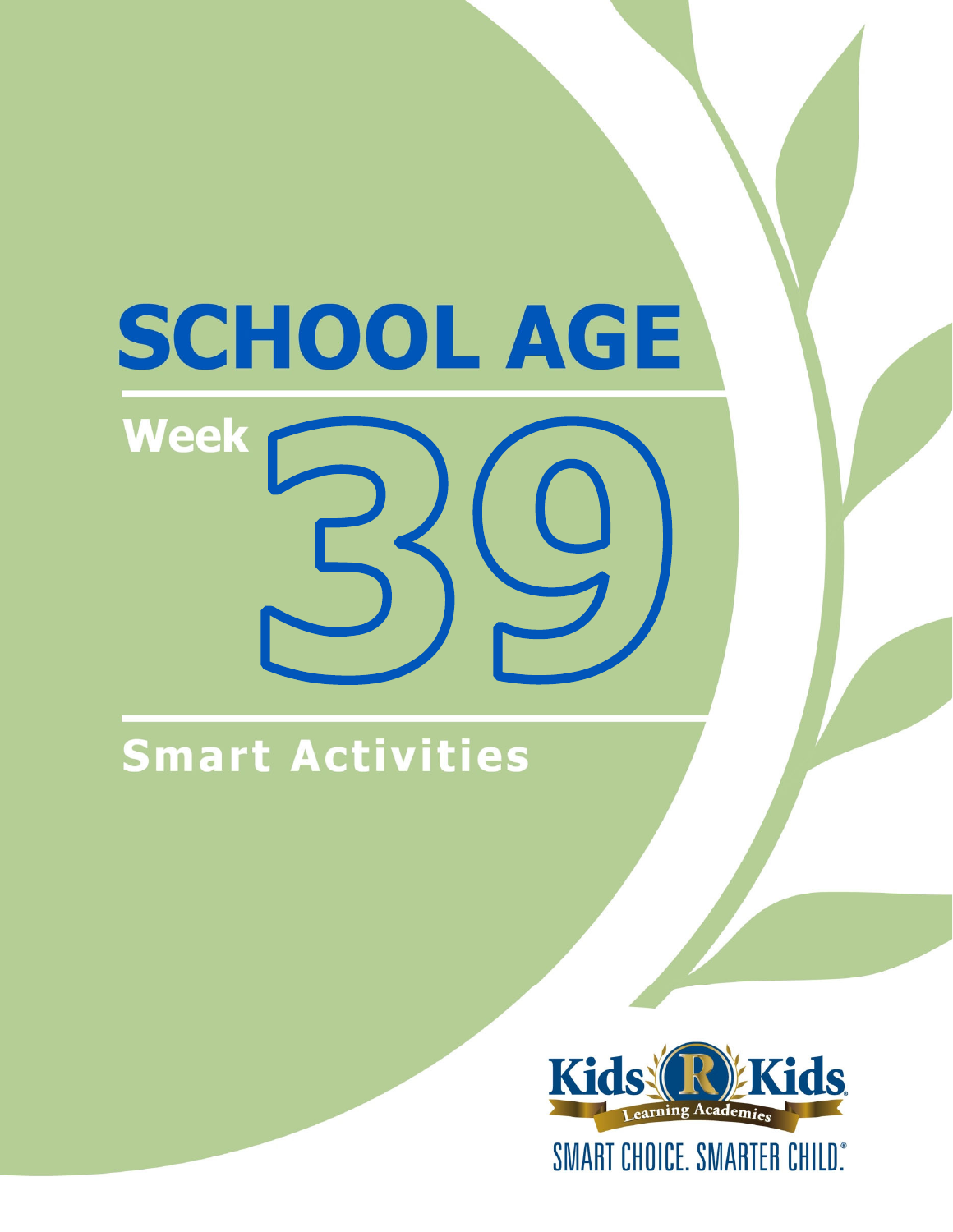# **SCHOOL AGE** Day I Week 39

### **Painting with String**

**Materials:** book, gloves, paper, string, tray, watercolors

**Preparation:** gather supplies, table

- 1. First, chose your watercolor and pour into a tray.
- **Freparation:** gather supplies, table<br>**Instructions:**<br>1. First, chose your watercolor and pour into a tray.<br>2. Next, soaking almost the entire length of the string into the paint apart from the end you are going to grab. Make sure the string is completely covered with color. Once you finish, the paint covered string should not be goopy or clumpy.
- 3. Wearing gloves for this part is a great idea to prevent your fingers from getting messy.
- 4. Open your book in the middle and place your paper inside.
- 5. Arrange the string on the side of your paper that will stay on the table when you shut your book.
- 6. Now is the time to get creative and envision your picture. You can make loops, squiggles, zigzags… whatever you want. (**Note:** To make your painting look more like a flower, you will at least include one loop when you lay your string on the paper). It is totally up to you. The more different positions and loops you put, the more different effects you will get. This is what makes your painting unique. Remember, there is no wrong way to place a string!
- 7. Now, place a second piece of paper on top of the string design. Close your book.
- 8. All you need to do now is to pull slowly.
- 9. Now, you have your string art.
- 10. Have fun and try different types of string materials like yarn, thread, twin, ribbon, dental floss, etc.







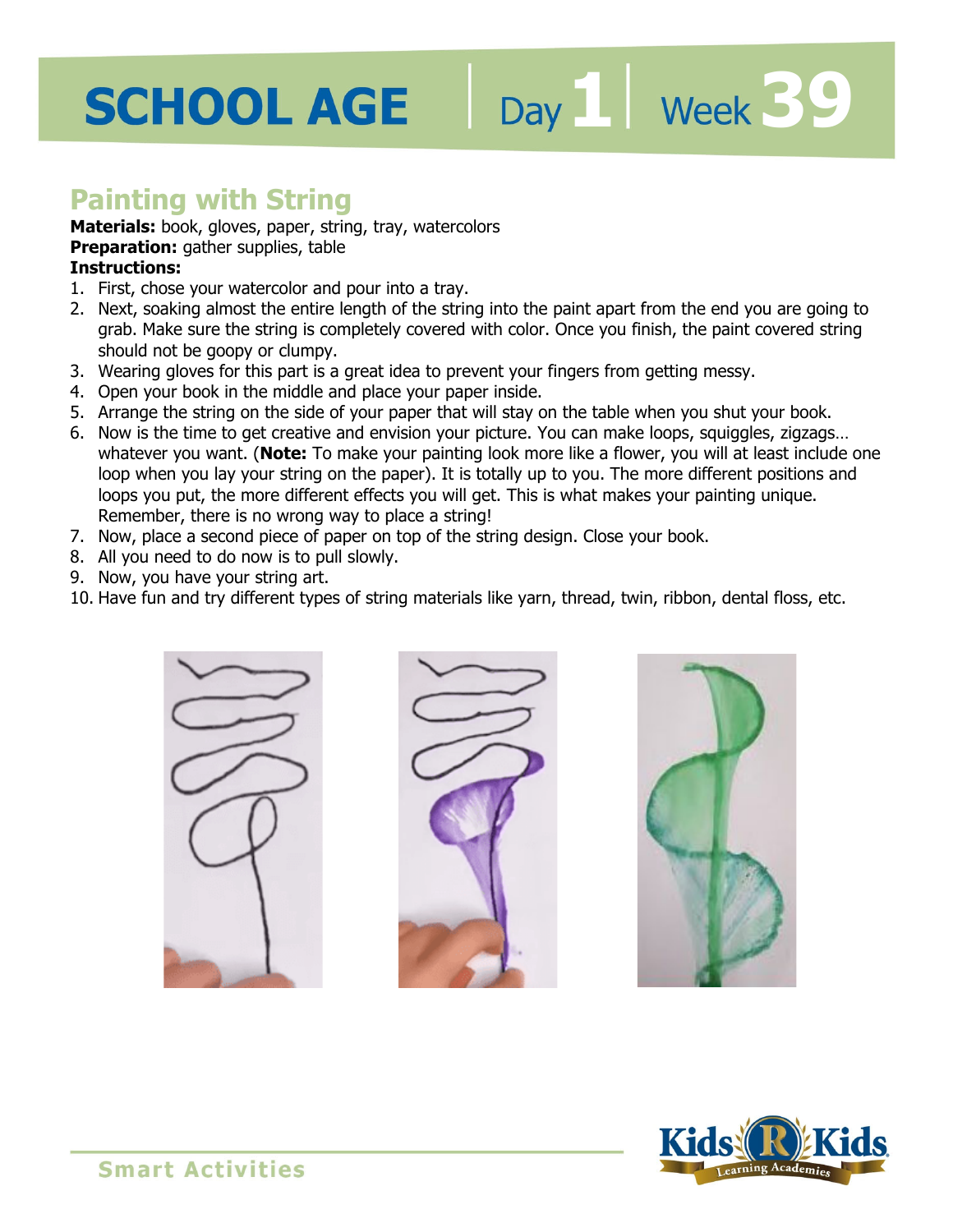## **Index Card Over the Body**

**Materials:** index card, pencil, ruler, scissors, internet access, website:

https://www.stevespanglerscience.com/lab/experiments/step-index-card/

<u>-card/</u><br>fer to it as needed). Read through **Preparation:** Gather supplies. Watch the video before starting (refer to it as needed). Read through all directions before beginning.

Day 1 **Week 39** 

- 1. First, fold the index card the long way in half (hotdog style).
- 2. Then use your scissors to make a cut about 1 cm from one end of the index card. Make sure your cut starts at the fold and ends just before the edge of the notecard. Caution: Be careful not to cut all the way through.
- 3. Now, repeat Step 2 but on the other side of the index card.
- 4. Then, unfold the index card. Use your scissors to cut along the crease of the large middle section of your index card. Caution: Do **NOT** cut through the slits on each end that you created in the Steps 2 and 3.
- 5. Fold the index card once again.
- 6. Start at one end of your index card and make a cut about 1 cm away from your first cut (you can use a ruler to be more precise and mark with your pencil). Start on one side and go almost to the edge on the other side but not all the way through. (re-watch video if necessary)
- 7. Now, you will repeat Step 6 by doing the same thing but on the opposite side of the index card. (Rewatch the video if necessary.)
- 8. Continue moving along the index card making cuts about 1 cm apart. Each time, alternate which side you start the cut from and **do not cut all the way to the other side**.
- 9. Once you have cut to the other end of your index card, **carefully unfold** the index card and **gently pull** the card open. You should have a giant ring.
- 10. Now, slowly step through and pull it over your body.



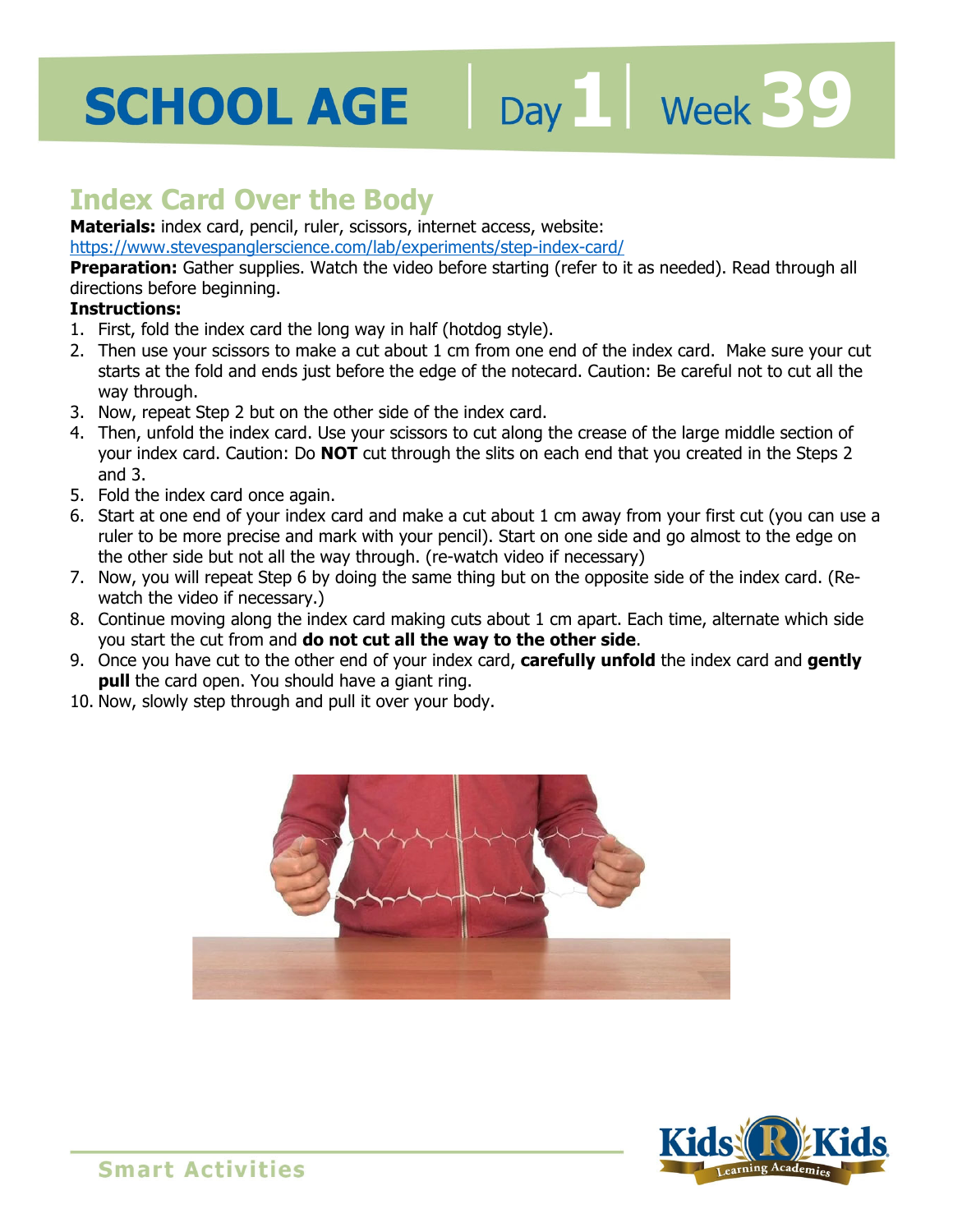### **Spiral Cardboard Tube Rainbow Mobile**

purple), 2 sheets white felt, hot glue gun or white craft glue (adult assistance needed for hot glue gun),<br>scissors, ruler<br>**Preparation:** Gather materials.<br>**Instructions: Materials:** 2 1/2" wooden dowels, yarn, 4" cardboard tubes (6), paint (red, blue, green, yellow, orange, scissors, ruler

Day 2 | Week 39

**Preparation:** Gather materials.

- 1. Paint the inside and the outside of the cardboard tubes, one of each color. Allow them to dry until slightly damp. You should be able to handle the tubes with your hands without getting paint on you. However, the tubes should still be damp and pliable.
- 2. Meanwhile, while the tubes are drying create the top of the mobile by gluing the two dowels together in a "plus sign" fashion.
- 3. Measure and cut a 4-foot long piece of yarn. Fold the yarn in half to create a loop at one end. Wrap the yarn around the center of the dowels several times. You should have about 6-inches left for the hanger (the looped end of the yarn). Tie the yarn in a knot around the center of the dowels to secure. Trim off excess.
- 4. Now that the tubes are dried to a damp state, begin cutting at one end and cut on a slight diagonal all the way to the other end of the tube.
- 5. You will have a long pliable strip of cardboard when you are done.
- 6. Take that strip and coil it up tightly. (You could wrap it around a pencil, a cardboard tube, or even your fingers.)
- 7. Repeat with all the colored tubes. Set all the coiled tubes aside to dry completely so that they are no longer damp. This may take a few hours.
- 8. When they feel completely dry, stretch each coiled tube out gently.
- 9. Cut 6 lengths of yarn measuring about 30-inches each. Tie the yarn to the end of each coiled tube. Tie in a knot that will hold. Hang the dowels from a hook in the ceiling. Tie the open ends of the yarn to the dowels at different length to attach the rainbow coils to the mobile.
- 10. Cut a sheet of white felt in half. Fold one of the halves in half.
- 11. Cut a cloud shape from the open end of the folded felt. Glue it onto one of the four dowel ends by gluing the crease of the felt to the top side of the dowel. Repeat this step for all the dowels.



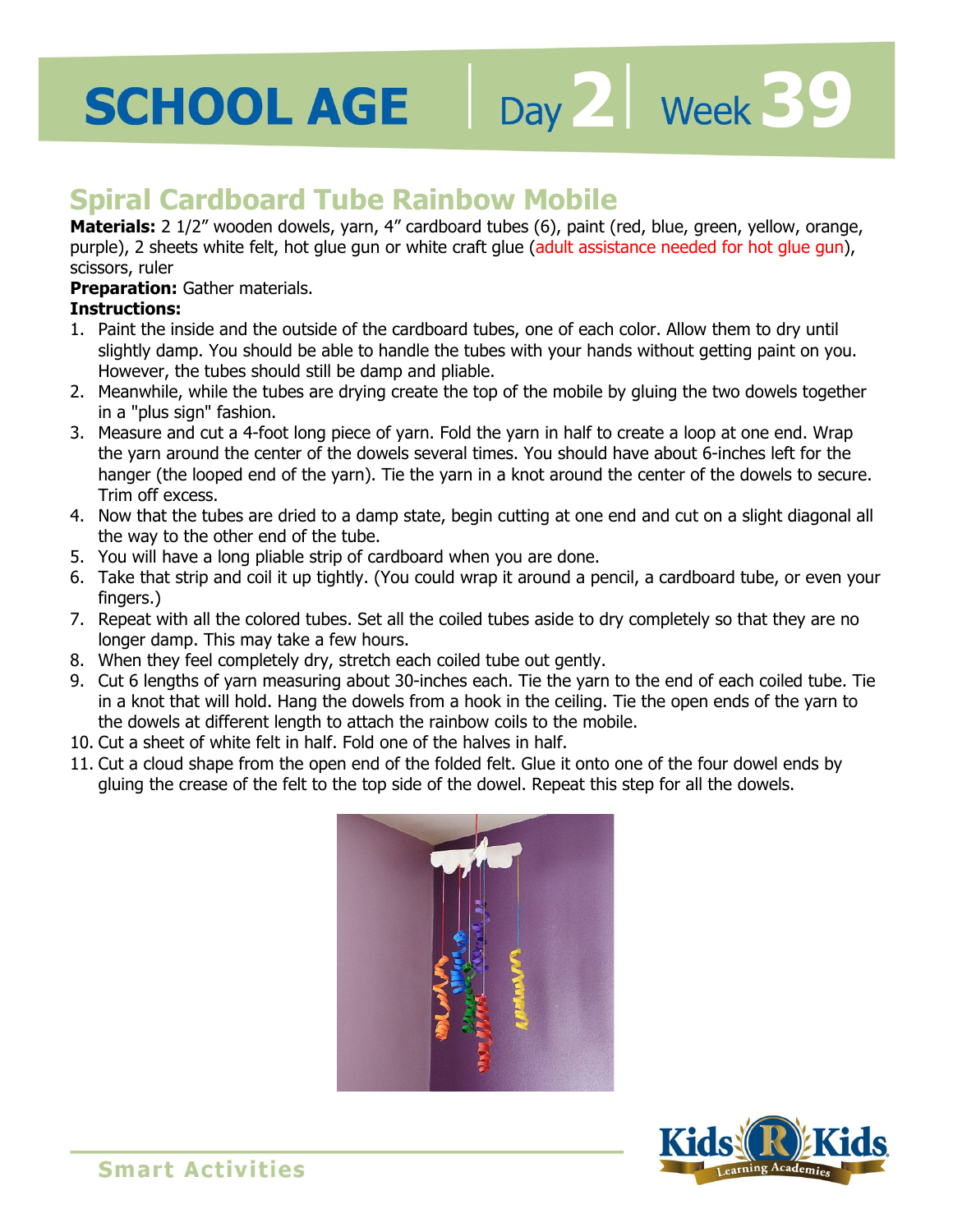## **SCHOOL AGE ||**

### **Perspective Snack Stack**

**Materials:** large rice cakes, small rice cakes, bananas, blueberries, different flavored toppings (ex: jelly, cream cheese, chocolate spread, etc.), paper plates, spoons to serve toppings, plastic knife

**Preparation:** Wash hands before and after activity.

#### **Instructions:**

- cream cheese, chocolate spread, etc.), paper plates, spoons to serve toppings, plastic knife<br>**Preparation:** Wash hands before and after activity.<br>**Instructions:**<br>1. Put a large rice cake on the plate and place a small rice
- 2. Cut the banana into 3 slices so there are 3 circles.
- 3. Cut 1 circle in half to make 2 half circles.
- 4. Use banana circles to make ears and the half circles to make the nose and tail.
- 5. Use blueberries to make the eyes and nose.
- 6. Now, you can see a bear from above.
- 7. What else can you make?



**Day 3** Week 39

### **Paint Like van Gogh**

**Materials:** 12×12 white scrapbook paper, acrylic paint (blue, green, yellow, orange, white, black), paint trays, paintbrushes, painter's tape, drawing board or cardboard larger than the paper, plastic forks, copy of Van Gogh's painting *Starry Night*, pencils, erasers, internet access, website:

https://artsandculture.google.com/asset/the-starry-night-vincent-van-gogh/bgEuwDxel93-Pg?hl=en

**Preparation:** An adult will help with the internet. Explain that Vincent van Gogh used a painting technique in which the paint is applied to the canvas in a very thick layer called *impasto*. He made his paintings come alive using vibrant *colors* and lively brushstrokes to create a sense of *movement* and evoke strong emotions. Use the website to zoom in on the details of "Starry Night."

#### **Instructions:**

Review the works by Van Gogh from earlier in the day.

- 1. Tape the paper to the drawing surface all the way around, creating a border. (Provide help as needed).
- 2. Use the van Gogh painting as a guide to lightly outline the main shapes of the painting's composition.
- 3. Paint in the designs using thick layers of paint.
- 4. While the paint is still wet, use the fork to scrape wavy lines in the paint to create patterns and movement.
- 5. When the paint is dry, carefully remove the tape.

**Suggested Book**: Vincent van Gogh (Getting to Know the World's Greatest Artists) by Mike Venezia





#### **Smart Activities**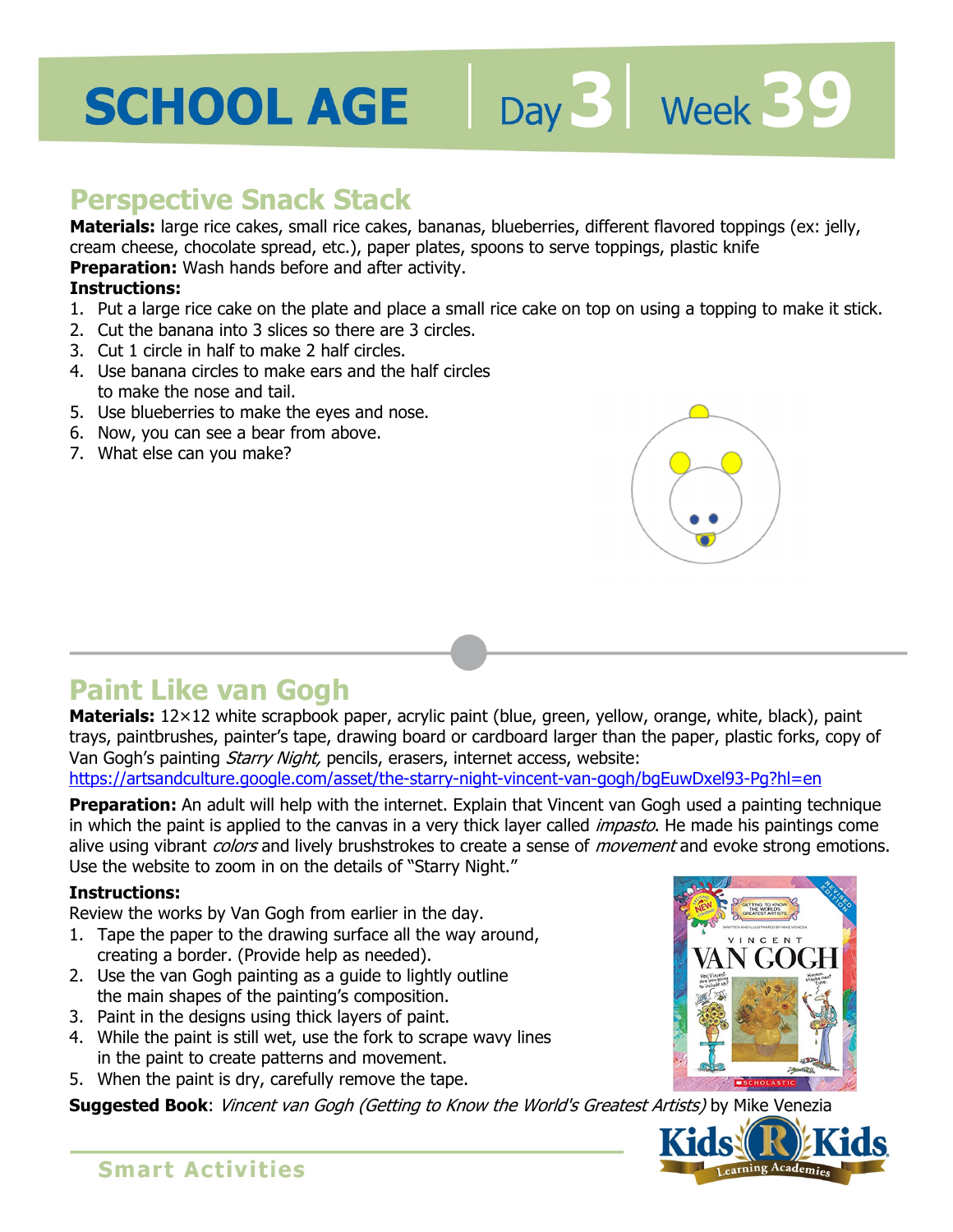### **Crystal Winter Suncatcher**

**Materials:** Epsom salt, clear recycled plastic lids, water, empty jar, bowl or glass measuring cup, fork, microwave (adult assistance/supervision), tray, string, pin

Day 4 | Week 39

#### **Preparation:** Gather materials.

- microwave (addit assistance/supervision), day, sullig, pin<br>**Preparation:** Gather materials.<br>**Instructions:**<br>1. Measure: You will be using a ratio of 1:1 water to Epsom salt. Add 1 cup of Epsom salt to an empty glass jar.
- 2. Heat the Water. Add 1 cup of water to a microwave safe bowl. (adult assistance/supervision) Heat the water in the microwave for 45 seconds. (Alternatively use very hot tap water and skip the microwave.)
- 3. Combine: Pour the water into the jar with the salt. Do this quickly so that the water is warm. Stir the salt and water for 1-2 minutes to dissolve the salt.
- 4. Now, it is to time to make your "Crystal Winter Suncatchers." Place several plastic lids on a flatbottomed tray in a sunny location where they can remain undisturbed.
- 5. Pour off some of the excess liquid from your jar into the recycled plastic lids. Use just enough to cover the bottom of the lid. DON'T OVERFILL!
- 6. Place your lids in sunny location. Depending on how much liquid has been added it will take a few hours or a day to start crystallizing. It will look like lids full of water at first but be **patient**!
- 7. When the liquid has completely evaporated your crystal suncatcher is ready! You will be able to see lovely crystal structures from both side of the lid.
- 8. VERY carefully poke a small hole in the edge of the lid and thread a piece of string through the hole. Tie in a knot and hang your suncatcher up!



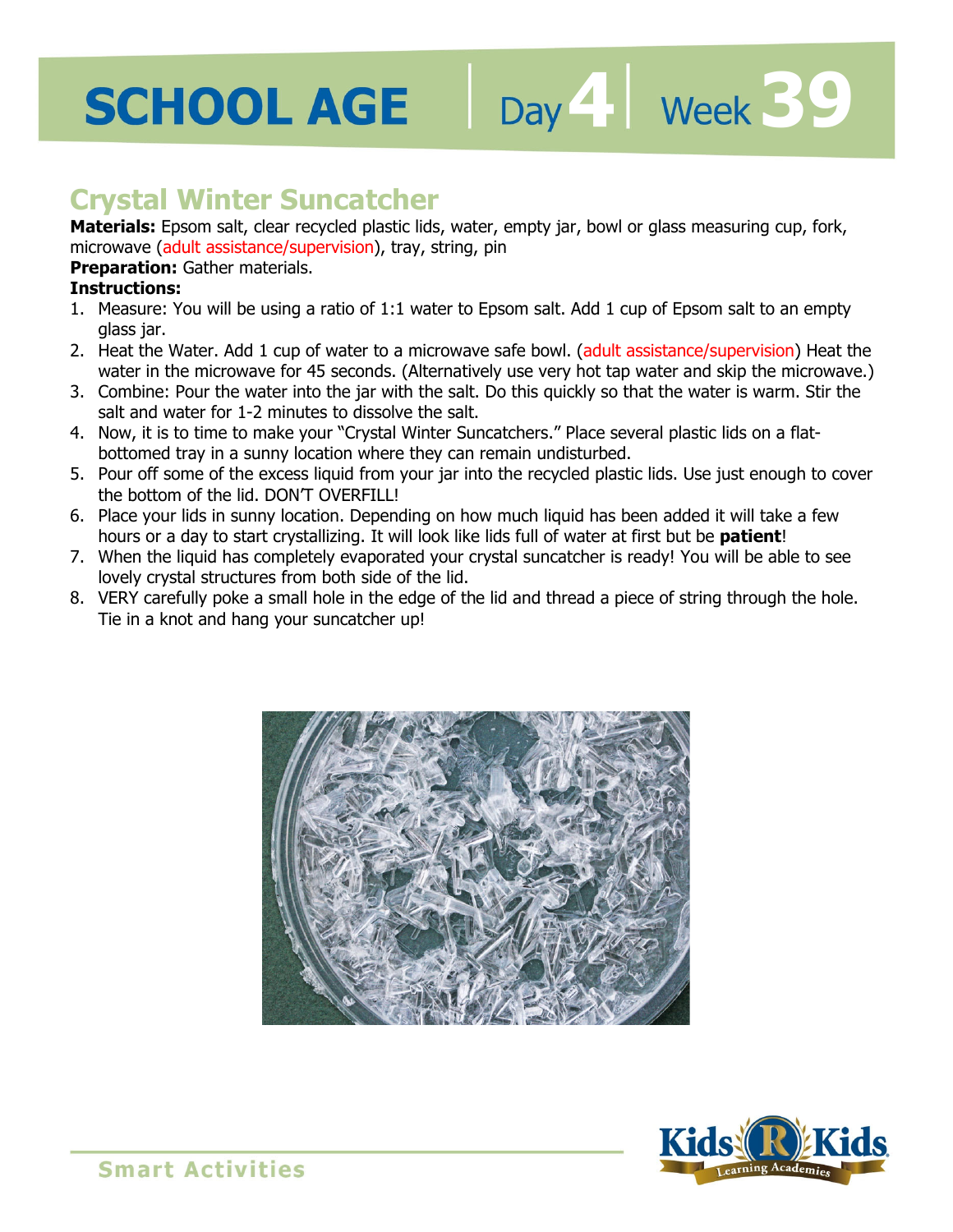# **SCHOOL AGE** Day 5 | Week 39

### **Lateral High Hurdles**

**Materials:** appropriate footwear, plastic cups (6-8)

**Freparation:** Find of create an open area. Place cups nonzontaily on the hoor, one foot between each<br>one.<br>**Instructions:**<br>1. Moving from right to left, stand next to the first cup with your right foot planted on the groun Preparation: Find or create an open area. Place cups horizontally on the floor, one foot between each one.

#### **Instructions:**

- your left knee in the air.
- 2. Moving laterally, hurdle each cup alternating lifting your knees and pumping your arms.
- 3. Once you get to the end, go in the opposite direction beginning with your right knee in the air.
- 4. Remember to hurdle over each cup and try not to step on any.
- 5. Do the routine for five sets. Both directions counting as one set.
- 6. Enhance activity by utilizing a stopwatch to see how fast you can complete a set.
- 7. Enhance activity by competing with a family member.
- 8. Enjoy boosting your heartrate!





**Smart Activities**